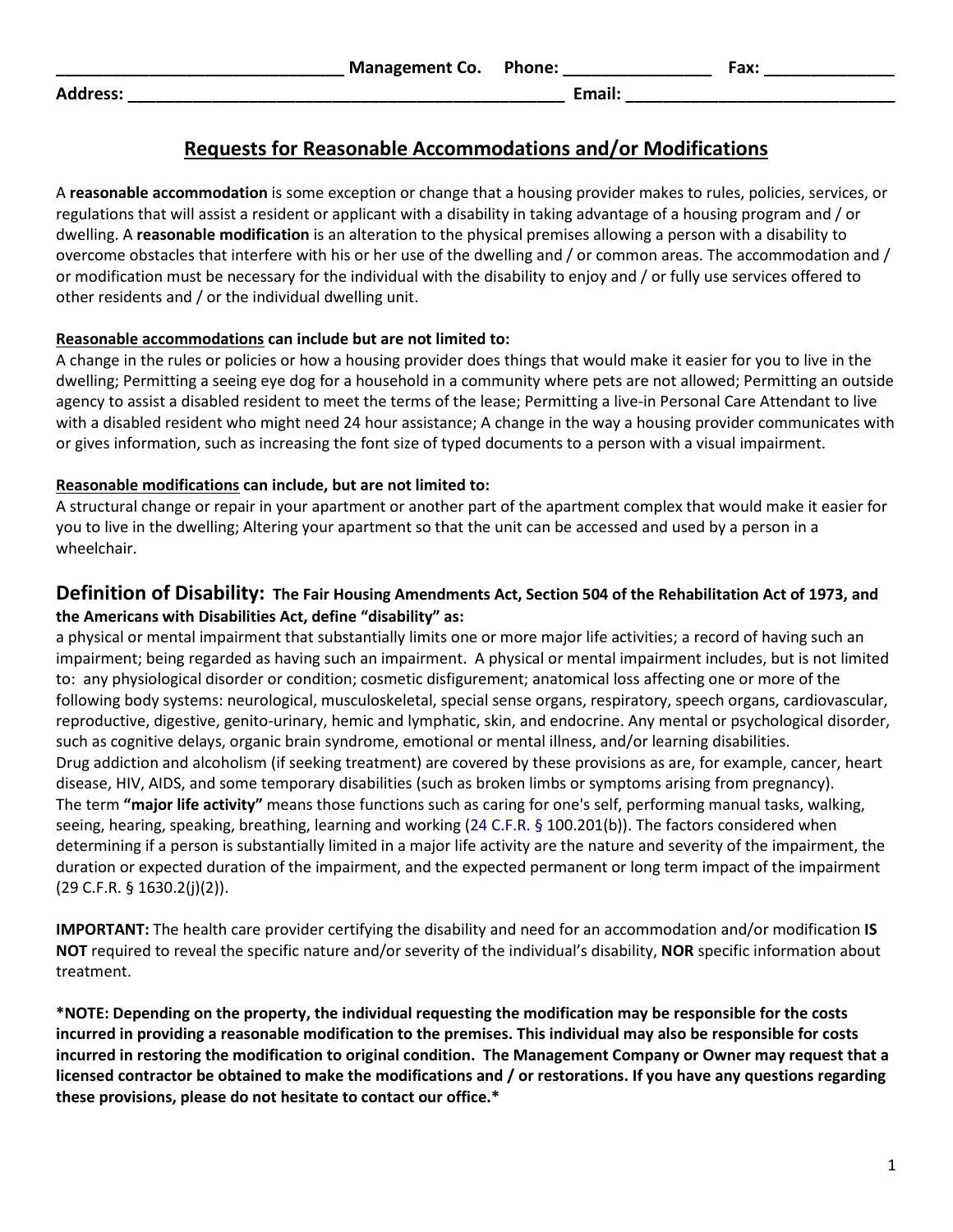# **Request for a Reasonable Accommodation/Modification**

To be filled out by requesting tenant/applicant

| Name of Tenant or Applicant:<br>Date:<br>Name of person with disability:<br>Phone Number:<br>Address:<br>I am an individual with a disability as defined by the Definition of Disabled on page $1$ . $\Box$ YES<br><b>NO</b><br>I am requesting the following accommodation/modification, change or changes in a policy, procedure, rule,<br>service or regulation so that my household members, guests, and I can live here as easily as others and enjoy<br>and participate equally in housing:<br>I need this reasonable accommodation/modification because: | If you, a member of your household, or someone associated with you has a disability, and feel that there is a<br>need for a reasonable accommodation/modification for that person to have equal use and access to the<br>community, please complete this form and give the form to _______________________<br>Check all items that apply and explain fully. If you cannot fill out this form yourself, you may have someone<br>assist you. We suggest that you keep copies of all documents that you submit to your property manager. | Management. |
|-----------------------------------------------------------------------------------------------------------------------------------------------------------------------------------------------------------------------------------------------------------------------------------------------------------------------------------------------------------------------------------------------------------------------------------------------------------------------------------------------------------------------------------------------------------------|---------------------------------------------------------------------------------------------------------------------------------------------------------------------------------------------------------------------------------------------------------------------------------------------------------------------------------------------------------------------------------------------------------------------------------------------------------------------------------------------------------------------------------------|-------------|
|                                                                                                                                                                                                                                                                                                                                                                                                                                                                                                                                                                 |                                                                                                                                                                                                                                                                                                                                                                                                                                                                                                                                       |             |
|                                                                                                                                                                                                                                                                                                                                                                                                                                                                                                                                                                 |                                                                                                                                                                                                                                                                                                                                                                                                                                                                                                                                       |             |
|                                                                                                                                                                                                                                                                                                                                                                                                                                                                                                                                                                 |                                                                                                                                                                                                                                                                                                                                                                                                                                                                                                                                       |             |
|                                                                                                                                                                                                                                                                                                                                                                                                                                                                                                                                                                 |                                                                                                                                                                                                                                                                                                                                                                                                                                                                                                                                       |             |
|                                                                                                                                                                                                                                                                                                                                                                                                                                                                                                                                                                 |                                                                                                                                                                                                                                                                                                                                                                                                                                                                                                                                       |             |
|                                                                                                                                                                                                                                                                                                                                                                                                                                                                                                                                                                 |                                                                                                                                                                                                                                                                                                                                                                                                                                                                                                                                       |             |
|                                                                                                                                                                                                                                                                                                                                                                                                                                                                                                                                                                 |                                                                                                                                                                                                                                                                                                                                                                                                                                                                                                                                       |             |
|                                                                                                                                                                                                                                                                                                                                                                                                                                                                                                                                                                 |                                                                                                                                                                                                                                                                                                                                                                                                                                                                                                                                       |             |
|                                                                                                                                                                                                                                                                                                                                                                                                                                                                                                                                                                 |                                                                                                                                                                                                                                                                                                                                                                                                                                                                                                                                       |             |
| I hereby certify that the above statements are true and accurate.                                                                                                                                                                                                                                                                                                                                                                                                                                                                                               |                                                                                                                                                                                                                                                                                                                                                                                                                                                                                                                                       |             |
| STOP: DO NOT FILL OUT THE REST OF THIS PACKET. The last page is to be completed by a doctor or other knowledgeable                                                                                                                                                                                                                                                                                                                                                                                                                                              |                                                                                                                                                                                                                                                                                                                                                                                                                                                                                                                                       |             |

health care professional. Our staff will verify that the last page was completed by him or her. If it is discovered that this form has been forged or altered, your application will be denied or lease terminated for providing false information.